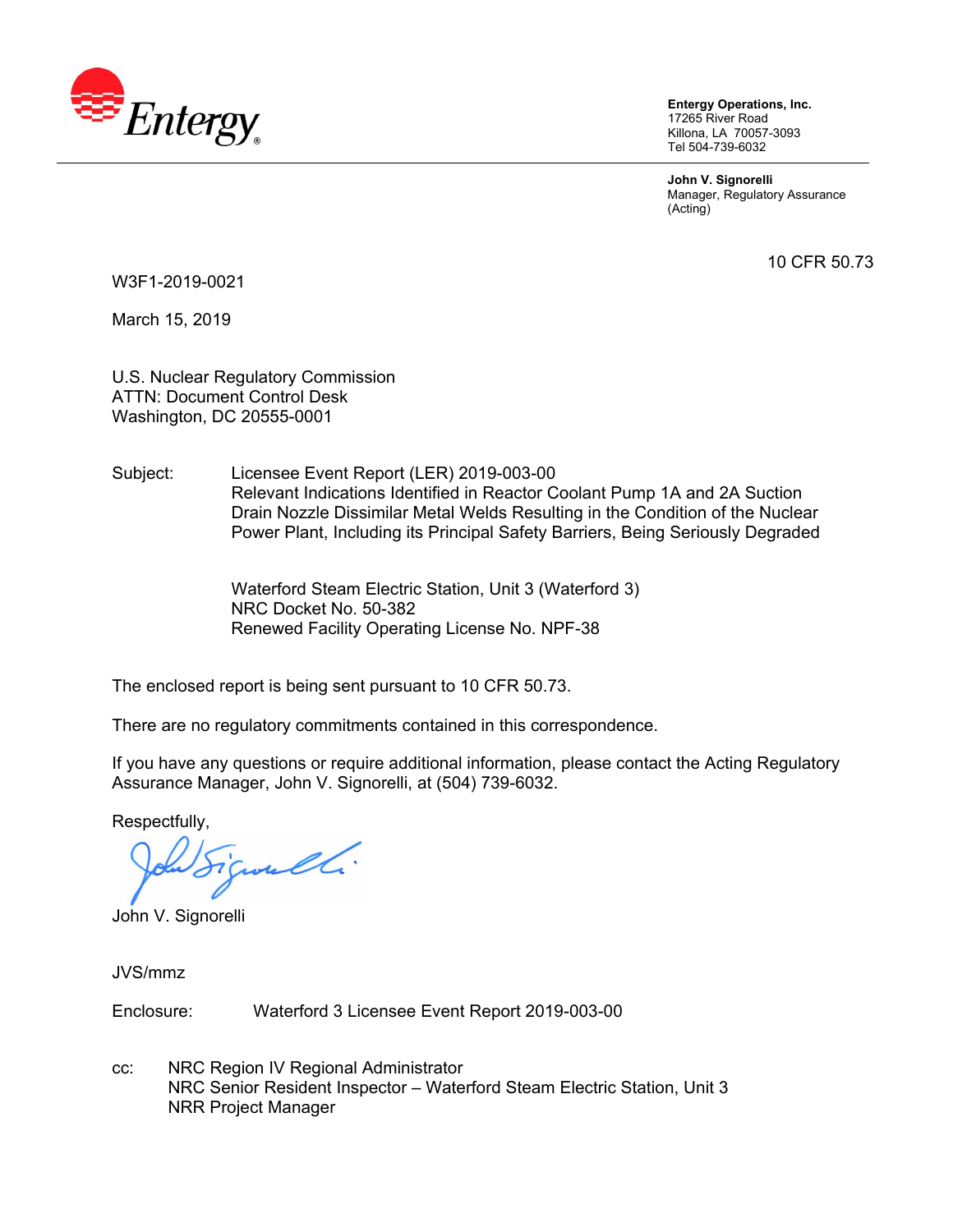## **ENCLOSURE**

## **W3F1-2019-0021**

**Entergy Operations, Inc.** 

**Waterford 3 Licensee Event Report 2019-003-00**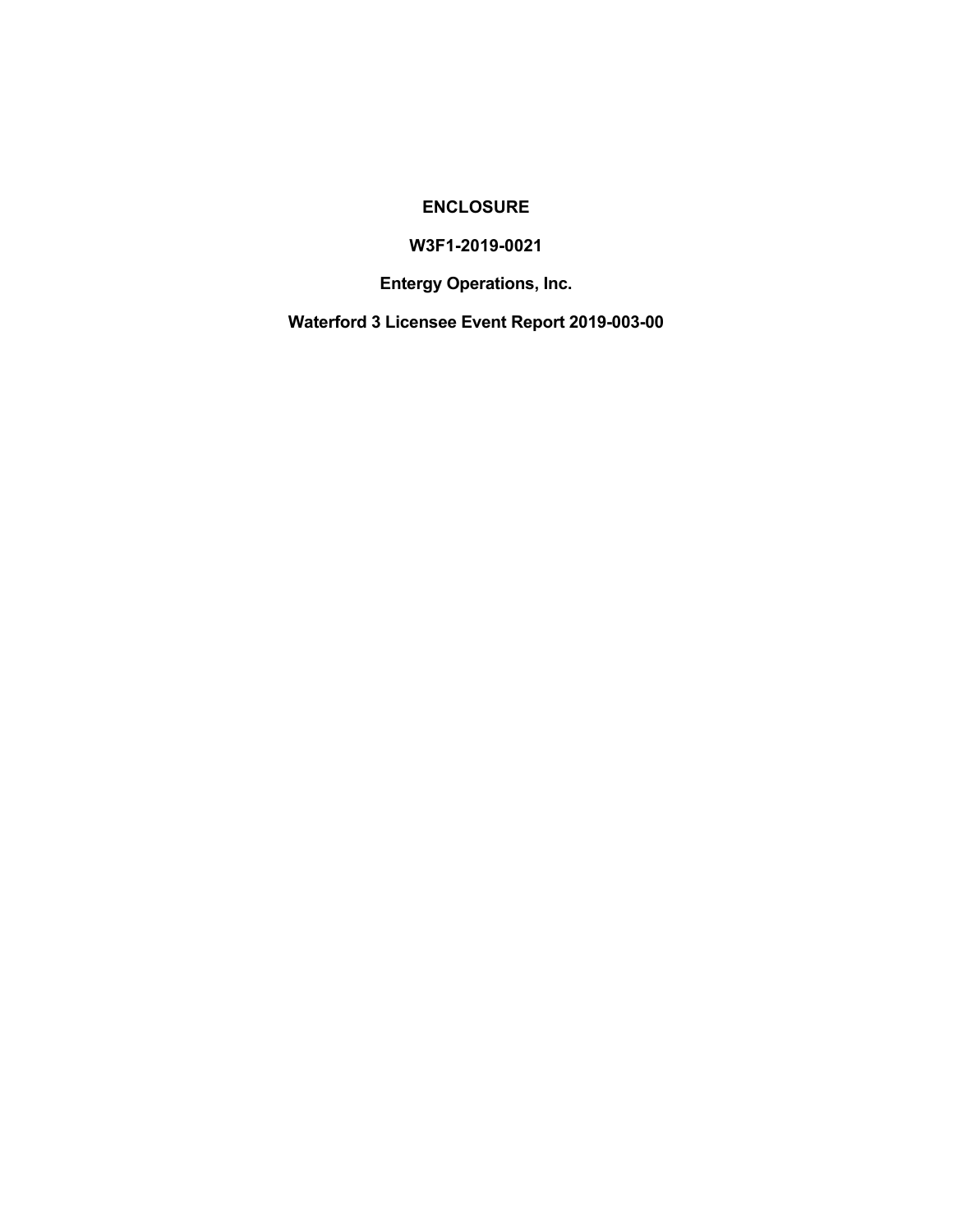| <b>NRC FORM 366</b><br>$(04 - 2018)$                                                                                                                                                                                                                                                                                                                                                                                                                                                                                                                                                                                                                                                                                                                                                                                                                                         |                                                                                                                                                                                                                                                                    | <b>U.S. NUCLEAR REGULATORY COMMISSION</b> |              |                    |                                   |                    | APPROVED BY OMB: NO. 3150-0104                                                                                                                                                                                                                                                                                                                                                                                                                                                                                                                                                                                                                                                                                                                                                                     |           |                |                              | <b>EXPIRES: 03/31/2020</b>           |  |
|------------------------------------------------------------------------------------------------------------------------------------------------------------------------------------------------------------------------------------------------------------------------------------------------------------------------------------------------------------------------------------------------------------------------------------------------------------------------------------------------------------------------------------------------------------------------------------------------------------------------------------------------------------------------------------------------------------------------------------------------------------------------------------------------------------------------------------------------------------------------------|--------------------------------------------------------------------------------------------------------------------------------------------------------------------------------------------------------------------------------------------------------------------|-------------------------------------------|--------------|--------------------|-----------------------------------|--------------------|----------------------------------------------------------------------------------------------------------------------------------------------------------------------------------------------------------------------------------------------------------------------------------------------------------------------------------------------------------------------------------------------------------------------------------------------------------------------------------------------------------------------------------------------------------------------------------------------------------------------------------------------------------------------------------------------------------------------------------------------------------------------------------------------------|-----------|----------------|------------------------------|--------------------------------------|--|
|                                                                                                                                                                                                                                                                                                                                                                                                                                                                                                                                                                                                                                                                                                                                                                                                                                                                              | <b>LICENSEE EVENT REPORT (LER)</b><br>(See Page 2 for required number of digits/characters for each block)<br>(See NUREG-1022, R.3 for instruction and quidance for completing this form<br>http://www.nrc/gov/reading-rm/doc-collections/nuregs/staff/sr1022/r3/) |                                           |              |                    |                                   |                    | Estimated burden per response to comply with this mandatory collection request: 80 hours.<br>Reported lessons learned are incorporated into the licensing process and fed back to<br>industry. Send comments regarding burden estimate to the Information Services Branch<br>(T-2 F43), U.S. Nuclear Regulatory Commission, Washington, DC 20555-0001, or by e-mail<br>to Infocollects.Resource@nrc.gov, and to the Desk Officer, Office of Information and<br>Requlatory Affairs, NEOB-10202, (3150-0104), Office of Management and Budget,<br>Washington, DC 20503. If a means used to impose an information collection does not<br>display a currently valid OMB control number, the NRC may not conduct or sponsor, and a<br>person is not required to respond to, the information collection. |           |                |                              |                                      |  |
| 1. Facility Name                                                                                                                                                                                                                                                                                                                                                                                                                                                                                                                                                                                                                                                                                                                                                                                                                                                             |                                                                                                                                                                                                                                                                    |                                           |              |                    | 2. Docket Number                  |                    |                                                                                                                                                                                                                                                                                                                                                                                                                                                                                                                                                                                                                                                                                                                                                                                                    |           | 3. Page        |                              |                                      |  |
|                                                                                                                                                                                                                                                                                                                                                                                                                                                                                                                                                                                                                                                                                                                                                                                                                                                                              | Waterford Steam Electric Station, Unit 3                                                                                                                                                                                                                           |                                           |              |                    | 05000382                          |                    |                                                                                                                                                                                                                                                                                                                                                                                                                                                                                                                                                                                                                                                                                                                                                                                                    |           | 1 OF 4         |                              |                                      |  |
| 4. Title<br>Relevant Indications Identified in Reactor Coolant Pump 1A and 2A Suction Drain Nozzle Dissimilar Metal Welds<br>Resulting in the Condition of the Nuclear Power Plant, Including its Principal Safety Barriers, Being Seriously Degraded                                                                                                                                                                                                                                                                                                                                                                                                                                                                                                                                                                                                                        |                                                                                                                                                                                                                                                                    |                                           |              |                    |                                   |                    |                                                                                                                                                                                                                                                                                                                                                                                                                                                                                                                                                                                                                                                                                                                                                                                                    |           |                |                              |                                      |  |
| 5. Event Date                                                                                                                                                                                                                                                                                                                                                                                                                                                                                                                                                                                                                                                                                                                                                                                                                                                                | 6. LER Number                                                                                                                                                                                                                                                      |                                           |              | 7. Report Date     |                                   |                    |                                                                                                                                                                                                                                                                                                                                                                                                                                                                                                                                                                                                                                                                                                                                                                                                    |           |                | 8. Other Facilities Involved |                                      |  |
| <b>MONTH</b><br>DAY<br><b>YEAR</b>                                                                                                                                                                                                                                                                                                                                                                                                                                                                                                                                                                                                                                                                                                                                                                                                                                           | SEQUENTIAL<br><b>YEAR</b><br><b>NUMBER</b>                                                                                                                                                                                                                         | <b>REV</b><br>NO.                         | <b>MONTH</b> | DAY                | <b>YEAR</b>                       |                    | <b>FACILITY NAME</b>                                                                                                                                                                                                                                                                                                                                                                                                                                                                                                                                                                                                                                                                                                                                                                               |           |                |                              | <b>DOCKET NUMBER</b>                 |  |
| 2019<br>01<br>17                                                                                                                                                                                                                                                                                                                                                                                                                                                                                                                                                                                                                                                                                                                                                                                                                                                             | $2019 -$<br>003                                                                                                                                                                                                                                                    | 00<br>$\blacksquare$                      | 03           | 15                 | 2019                              |                    | <b>FACILITY NAME</b>                                                                                                                                                                                                                                                                                                                                                                                                                                                                                                                                                                                                                                                                                                                                                                               |           |                |                              | <b>DOCKET NUMBER</b>                 |  |
| 9. Operating Mode                                                                                                                                                                                                                                                                                                                                                                                                                                                                                                                                                                                                                                                                                                                                                                                                                                                            |                                                                                                                                                                                                                                                                    |                                           |              |                    |                                   |                    | 11. This Report is Submitted Pursuant to the Requirements of 10 CFR §: (Check all that apply)                                                                                                                                                                                                                                                                                                                                                                                                                                                                                                                                                                                                                                                                                                      |           |                |                              |                                      |  |
|                                                                                                                                                                                                                                                                                                                                                                                                                                                                                                                                                                                                                                                                                                                                                                                                                                                                              | 20.2201(b)                                                                                                                                                                                                                                                         |                                           |              | 20.2203(a)(3)(i)   |                                   |                    | $\boxtimes$<br>50.73(a)(2)(ii)(A)                                                                                                                                                                                                                                                                                                                                                                                                                                                                                                                                                                                                                                                                                                                                                                  |           |                |                              | 50.73(a)(2)(viii)(A)                 |  |
| 6                                                                                                                                                                                                                                                                                                                                                                                                                                                                                                                                                                                                                                                                                                                                                                                                                                                                            | 20.2201(d)                                                                                                                                                                                                                                                         |                                           |              | 20.2203(a)(3)(ii)  |                                   | 50.73(a)(2)(ii)(B) |                                                                                                                                                                                                                                                                                                                                                                                                                                                                                                                                                                                                                                                                                                                                                                                                    |           |                | 50.73(a)(2)(viii)(B)         |                                      |  |
|                                                                                                                                                                                                                                                                                                                                                                                                                                                                                                                                                                                                                                                                                                                                                                                                                                                                              | 20.2203(a)(1)                                                                                                                                                                                                                                                      |                                           |              | 20.2203(a)(4)      |                                   |                    | 50.73(a)(2)(iii)                                                                                                                                                                                                                                                                                                                                                                                                                                                                                                                                                                                                                                                                                                                                                                                   |           |                | 50.73(a)(2)(ix)(A)           |                                      |  |
|                                                                                                                                                                                                                                                                                                                                                                                                                                                                                                                                                                                                                                                                                                                                                                                                                                                                              | 20.2203(a)(2)(i)                                                                                                                                                                                                                                                   |                                           |              | 50.36(c)(1)(i)(A)  |                                   | 50.73(a)(2)(iv)(A) |                                                                                                                                                                                                                                                                                                                                                                                                                                                                                                                                                                                                                                                                                                                                                                                                    |           | 50.73(a)(2)(x) |                              |                                      |  |
| 10. Power Level                                                                                                                                                                                                                                                                                                                                                                                                                                                                                                                                                                                                                                                                                                                                                                                                                                                              | 20.2203(a)(2)(ii)                                                                                                                                                                                                                                                  |                                           |              | 50.36(c)(1)(ii)(A) |                                   |                    | 50.73(a)(2)(v)(A)                                                                                                                                                                                                                                                                                                                                                                                                                                                                                                                                                                                                                                                                                                                                                                                  |           | 73.71(a)(4)    |                              |                                      |  |
|                                                                                                                                                                                                                                                                                                                                                                                                                                                                                                                                                                                                                                                                                                                                                                                                                                                                              | 20.2203(a)(2)(iii)                                                                                                                                                                                                                                                 |                                           |              | 50.36(c)(2)        |                                   |                    | 50.73(a)(2)(v)(B)                                                                                                                                                                                                                                                                                                                                                                                                                                                                                                                                                                                                                                                                                                                                                                                  |           | 73.71(a)(5)    |                              |                                      |  |
|                                                                                                                                                                                                                                                                                                                                                                                                                                                                                                                                                                                                                                                                                                                                                                                                                                                                              | 20.2203(a)(2)(iv)                                                                                                                                                                                                                                                  |                                           |              | 50.46(a)(3)(ii)    |                                   |                    | 50.73(a)(2)(v)(C)                                                                                                                                                                                                                                                                                                                                                                                                                                                                                                                                                                                                                                                                                                                                                                                  |           |                | 73.77(a)(1)                  |                                      |  |
| 0%                                                                                                                                                                                                                                                                                                                                                                                                                                                                                                                                                                                                                                                                                                                                                                                                                                                                           | 20.2203(a)(2)(v)<br>50.73(a)(2)(i)(A)<br>20.2203(a)(2)(vi)                                                                                                                                                                                                         |                                           |              | 50.73(a)(2)(v)(D)  |                                   |                    | 73.77(a)(2)(i)                                                                                                                                                                                                                                                                                                                                                                                                                                                                                                                                                                                                                                                                                                                                                                                     |           |                |                              |                                      |  |
|                                                                                                                                                                                                                                                                                                                                                                                                                                                                                                                                                                                                                                                                                                                                                                                                                                                                              |                                                                                                                                                                                                                                                                    |                                           |              | 50.73(a)(2)(i)(B)  |                                   |                    | 50.73(a)(2)(vii)                                                                                                                                                                                                                                                                                                                                                                                                                                                                                                                                                                                                                                                                                                                                                                                   |           |                | 73.77(a)(2)(ii)              |                                      |  |
|                                                                                                                                                                                                                                                                                                                                                                                                                                                                                                                                                                                                                                                                                                                                                                                                                                                                              |                                                                                                                                                                                                                                                                    |                                           |              | 50.73(a)(2)(i)(C)  |                                   |                    | <b>OTHER</b><br>(Specify in Abstract below or in NRC Form 366A)                                                                                                                                                                                                                                                                                                                                                                                                                                                                                                                                                                                                                                                                                                                                    |           |                |                              |                                      |  |
| <b>ICENSEE CONTACT</b>                                                                                                                                                                                                                                                                                                                                                                                                                                                                                                                                                                                                                                                                                                                                                                                                                                                       |                                                                                                                                                                                                                                                                    |                                           |              |                    | 12. Licensee Contact for this LER |                    |                                                                                                                                                                                                                                                                                                                                                                                                                                                                                                                                                                                                                                                                                                                                                                                                    |           |                |                              | TELEPHONE NUMBER (Include Area Code) |  |
| John V. Signorelli - Manager, Regulatory Assurance                                                                                                                                                                                                                                                                                                                                                                                                                                                                                                                                                                                                                                                                                                                                                                                                                           |                                                                                                                                                                                                                                                                    |                                           |              |                    |                                   |                    |                                                                                                                                                                                                                                                                                                                                                                                                                                                                                                                                                                                                                                                                                                                                                                                                    |           |                | (504) 739-6032               |                                      |  |
|                                                                                                                                                                                                                                                                                                                                                                                                                                                                                                                                                                                                                                                                                                                                                                                                                                                                              |                                                                                                                                                                                                                                                                    |                                           |              |                    |                                   |                    | 13. Complete One Line for each Component Failure Described in this Report                                                                                                                                                                                                                                                                                                                                                                                                                                                                                                                                                                                                                                                                                                                          |           |                |                              |                                      |  |
| System<br>Cause                                                                                                                                                                                                                                                                                                                                                                                                                                                                                                                                                                                                                                                                                                                                                                                                                                                              | Component                                                                                                                                                                                                                                                          | Manufacturer                              |              | Reportable to ICES | Cause                             |                    | System                                                                                                                                                                                                                                                                                                                                                                                                                                                                                                                                                                                                                                                                                                                                                                                             | Component |                | Manufacturer                 | Reportable to ICES                   |  |
| B<br>AB                                                                                                                                                                                                                                                                                                                                                                                                                                                                                                                                                                                                                                                                                                                                                                                                                                                                      | <b>NZL</b>                                                                                                                                                                                                                                                         | n/a                                       |              | Y                  |                                   |                    |                                                                                                                                                                                                                                                                                                                                                                                                                                                                                                                                                                                                                                                                                                                                                                                                    |           |                |                              |                                      |  |
|                                                                                                                                                                                                                                                                                                                                                                                                                                                                                                                                                                                                                                                                                                                                                                                                                                                                              | 14. Supplemental Report Expected                                                                                                                                                                                                                                   |                                           |              |                    |                                   |                    | 15. Expected Submission Date                                                                                                                                                                                                                                                                                                                                                                                                                                                                                                                                                                                                                                                                                                                                                                       |           | Month          | Day                          | Year                                 |  |
| Yes (If yes, complete 15. Expected Submission Date)                                                                                                                                                                                                                                                                                                                                                                                                                                                                                                                                                                                                                                                                                                                                                                                                                          |                                                                                                                                                                                                                                                                    |                                           |              | $\boxtimes$ No     |                                   |                    |                                                                                                                                                                                                                                                                                                                                                                                                                                                                                                                                                                                                                                                                                                                                                                                                    |           |                |                              |                                      |  |
| Abstract (Limit to 1400 spaces, i.e., approximately 14 single-spaced typewritten lines)                                                                                                                                                                                                                                                                                                                                                                                                                                                                                                                                                                                                                                                                                                                                                                                      |                                                                                                                                                                                                                                                                    |                                           |              |                    |                                   |                    |                                                                                                                                                                                                                                                                                                                                                                                                                                                                                                                                                                                                                                                                                                                                                                                                    |           |                |                              |                                      |  |
| On January 17 and 18, 2019, relevant indications were detected on the Reactor Coolant System (RCS) Loop<br>Reactor Coolant Pump (RCP) suction drain nozzle to safe-end butt welds 07-009 (RCP 1A) and 11-007<br>(RCP 2A) during the performance of Phased Array Ultrasonic Examination of Alloy 600 dissimilar metal<br>piping welds during planned inspections which were being conducted during Refueling Outage 22. This<br>resulted in an event or condition that resulted in the condition of the nuclear power plant, including its<br>principal safety barriers, being seriously degraded because they did not meet acceptance criteria referenced<br>in American Society of Mechanical Engineers Section XI, IWB-3514-2 and Code Case N-770-2. The RCS<br>was declared inoperable per Technical Requirements Manual (TRM) requirement 3.4.9, "Structural Integrity." |                                                                                                                                                                                                                                                                    |                                           |              |                    |                                   |                    |                                                                                                                                                                                                                                                                                                                                                                                                                                                                                                                                                                                                                                                                                                                                                                                                    |           |                |                              |                                      |  |
| The cause of this event was Primary Water Stress Corrosion Cracking. Action was taken to restore full<br>component integrity and assure structural integrity of the affected welds by applying dissimilar metal weld full<br>structural weld overlays over the affected components. The RCS was subsequently declared operable on<br>February 18, 2019 and TRM 3.4.9 was exited.                                                                                                                                                                                                                                                                                                                                                                                                                                                                                             |                                                                                                                                                                                                                                                                    |                                           |              |                    |                                   |                    |                                                                                                                                                                                                                                                                                                                                                                                                                                                                                                                                                                                                                                                                                                                                                                                                    |           |                |                              |                                      |  |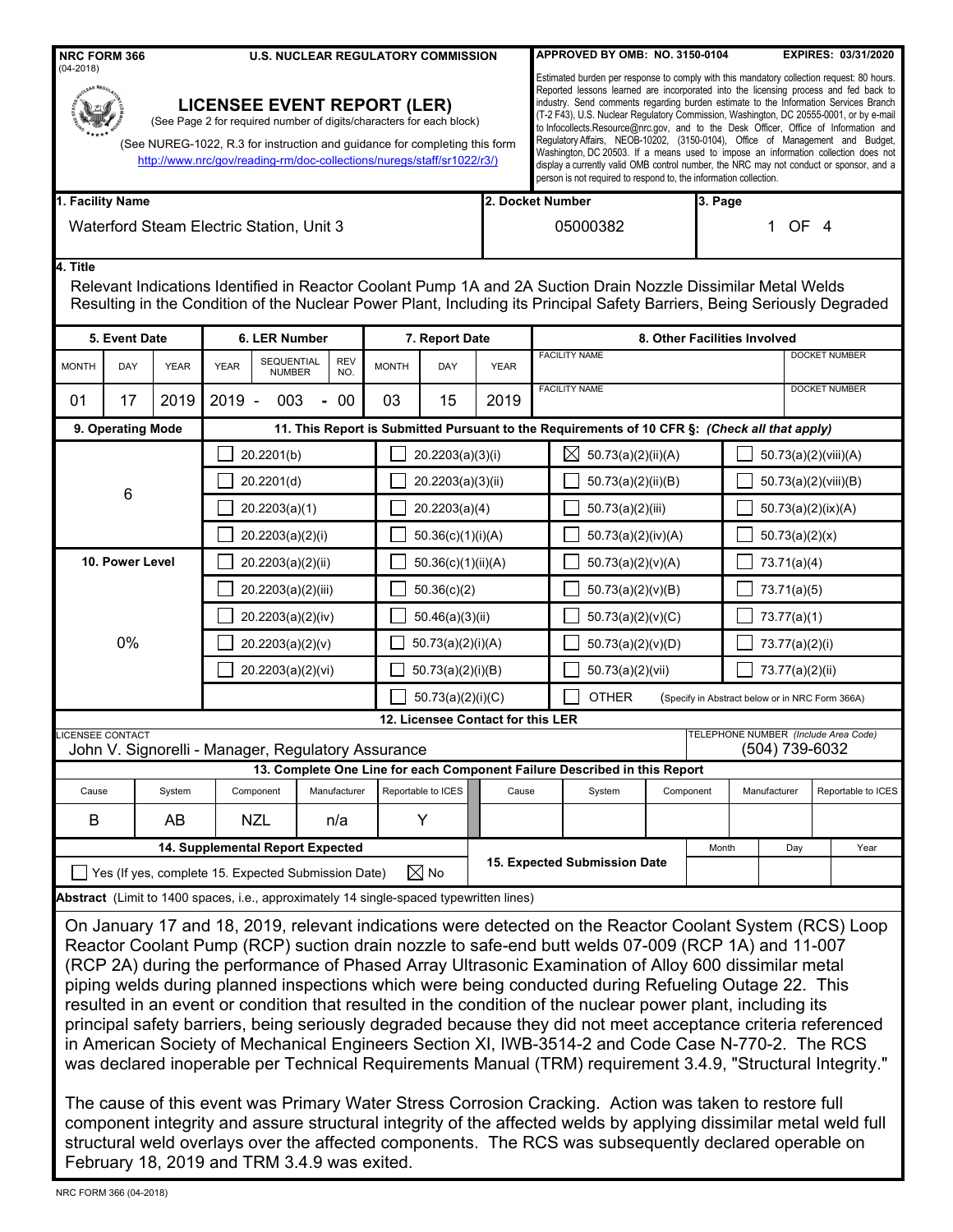|                                                                                                                                                                                                                                                               | <b>NRC FORM 366A</b><br><b>U.S. NUCLEAR REGULATORY</b>                                                                                                                                                                                                                                                                                                                                                                                                                                                                                                                                                                                                                                                                                                                                                                                                                                                                                                                                                                                                                                                                                                                                                                                                                                                                                                                                              | APPROVED BY OMB: NO. 3150-0104                                                                                                                                                                                                                                                                                                                                                                                                                                                                                                                                                                                                                                                                                                                                                                   |                      |                                    | EXPIRES: 03/31/2020 |  |  |
|---------------------------------------------------------------------------------------------------------------------------------------------------------------------------------------------------------------------------------------------------------------|-----------------------------------------------------------------------------------------------------------------------------------------------------------------------------------------------------------------------------------------------------------------------------------------------------------------------------------------------------------------------------------------------------------------------------------------------------------------------------------------------------------------------------------------------------------------------------------------------------------------------------------------------------------------------------------------------------------------------------------------------------------------------------------------------------------------------------------------------------------------------------------------------------------------------------------------------------------------------------------------------------------------------------------------------------------------------------------------------------------------------------------------------------------------------------------------------------------------------------------------------------------------------------------------------------------------------------------------------------------------------------------------------------|--------------------------------------------------------------------------------------------------------------------------------------------------------------------------------------------------------------------------------------------------------------------------------------------------------------------------------------------------------------------------------------------------------------------------------------------------------------------------------------------------------------------------------------------------------------------------------------------------------------------------------------------------------------------------------------------------------------------------------------------------------------------------------------------------|----------------------|------------------------------------|---------------------|--|--|
| <b>COMMISSION</b><br>$(04 - 2018)$<br><b>LICENSEE EVENT REPORT (LER)</b><br><b>CONTINUATION SHEET</b><br>(See NUREG-1022, R.3 for instruction and guidance for completing this form<br>http://www.nrc/gov/reading-rm/doc-collections/nuregs/staff/sr1022/r3/) |                                                                                                                                                                                                                                                                                                                                                                                                                                                                                                                                                                                                                                                                                                                                                                                                                                                                                                                                                                                                                                                                                                                                                                                                                                                                                                                                                                                                     | Estimated burden per response to comply with this mandatory collection request: 80 hours. Reported<br>lessons learned are incorporated into the licensing process and fed back to industry. Send comments<br>regarding burden estimate to the Information Services Branch (T-2 F43), U.S. Nuclear Regulatory<br>Commission, Washington, DC 20555-0001, or by e-mail to Infocollects. Resource@nrc.gov, and to<br>the Desk Officer, Office of Information and Regulatory Affairs, NEOB-10202, (3150-0104), Office of<br>Management and Budget, Washington, DC 20503. If a means used to impose an information<br>collection does not display a currently valid OMB control number, the NRC may not conduct or<br>sponsor, and a person is not required to respond to, the information collection. |                      |                                    |                     |  |  |
|                                                                                                                                                                                                                                                               | <b>1. FACILITY NAME</b>                                                                                                                                                                                                                                                                                                                                                                                                                                                                                                                                                                                                                                                                                                                                                                                                                                                                                                                                                                                                                                                                                                                                                                                                                                                                                                                                                                             | <b>2. DOCKET NUMBER</b>                                                                                                                                                                                                                                                                                                                                                                                                                                                                                                                                                                                                                                                                                                                                                                          | <b>3. LER NUMBER</b> |                                    |                     |  |  |
| Waterford Steam Electric Station, Unit 3                                                                                                                                                                                                                      |                                                                                                                                                                                                                                                                                                                                                                                                                                                                                                                                                                                                                                                                                                                                                                                                                                                                                                                                                                                                                                                                                                                                                                                                                                                                                                                                                                                                     | 05000382                                                                                                                                                                                                                                                                                                                                                                                                                                                                                                                                                                                                                                                                                                                                                                                         | <b>YEAR</b><br>2019  | SEQUENTIAL<br><b>NUMBER</b><br>002 | REV<br>NO.<br>00    |  |  |
| <b>NARRATIVE</b>                                                                                                                                                                                                                                              | <b>EVENT DESCRIPTION</b>                                                                                                                                                                                                                                                                                                                                                                                                                                                                                                                                                                                                                                                                                                                                                                                                                                                                                                                                                                                                                                                                                                                                                                                                                                                                                                                                                                            |                                                                                                                                                                                                                                                                                                                                                                                                                                                                                                                                                                                                                                                                                                                                                                                                  |                      |                                    |                     |  |  |
|                                                                                                                                                                                                                                                               | A. Plant Status                                                                                                                                                                                                                                                                                                                                                                                                                                                                                                                                                                                                                                                                                                                                                                                                                                                                                                                                                                                                                                                                                                                                                                                                                                                                                                                                                                                     |                                                                                                                                                                                                                                                                                                                                                                                                                                                                                                                                                                                                                                                                                                                                                                                                  |                      |                                    |                     |  |  |
|                                                                                                                                                                                                                                                               | When the indications were identified, Waterford 3 was in Mode 6 (Refueling). There were no other<br>structures, systems or components out of service that contributed to this event.                                                                                                                                                                                                                                                                                                                                                                                                                                                                                                                                                                                                                                                                                                                                                                                                                                                                                                                                                                                                                                                                                                                                                                                                                |                                                                                                                                                                                                                                                                                                                                                                                                                                                                                                                                                                                                                                                                                                                                                                                                  |                      |                                    |                     |  |  |
|                                                                                                                                                                                                                                                               | B. Event Chronology and Description of Relevant Indications Detected<br>On January 17 and 18, 2019, relevant indications were detected on the Reactor Coolant System<br>(RCS) [AB] Loop Reactor Coolant Pump (RCP) [P] suction drain nozzle [NZL] to safe-end butt welds<br>07-009 (RCP 1A) and 11-007 (RCP 2A) during the performance of Phased Array Ultrasonic<br>Examination of Alloy 600 dissimilar metal piping welds during planned inspections which were being<br>conducted during Refueling Outage 22. The welds contribute to maintaining the RCS pressure<br>boundary. The RCP suction drain nozzles are categorized as American Society of Mechanical<br>Engineers (ASME) Code Class 1 components. The indications are axially oriented and located<br>within the butt weld and weld butter. The axial indications are inside surface connected and are<br>exposed to the reactor coolant.<br>The indication on weld 07-009 is in the axial direction and measures 0.59" which is 55% through-<br>wall. The width of the indication is 0.40". The total thickness of the weld is 1.08". The remaining<br>ligament 0.49" is between the flaw and the outer diameter surface.<br>The indication on weld 11-007 is in the axial direction and measures 0.58" which is 50% through-<br>wall. The width of the indication is 0.60". The total thickness of the weld is 1.17". The remaining |                                                                                                                                                                                                                                                                                                                                                                                                                                                                                                                                                                                                                                                                                                                                                                                                  |                      |                                    |                     |  |  |
|                                                                                                                                                                                                                                                               | ligament 0.59" is between the flaw and the outer diameter surface.<br>On January 17, 2019, at 1858 CST, following identification of the indication on weld 07-009, the RCS<br>was declared inoperable in accordance with Technical Requirements Manual requirement 3.4.9,<br>"Structural Integrity," due to the weld did not meet acceptance criteria referenced in ASME<br>Section XI, IWB-3514-2 and ASME Code Case N-770-2. Operations entered TRM 3.4.9 action a,<br>which requires that with the structural integrity of any ASME Code Class 1 component(s) not<br>conforming to the ASME requirements, restore the structural integrity of the affected component(s)<br>prior to increasing the RCS temperature more than 70 degrees Fahrenheit above the minimum<br>temperature required by nil ductility temperature (NDT) considerations.<br>This event is reportable pursuant to 10 CFR $50.73(a)(2)(ii)(A)$ , "Any event or condition that resulted<br>in: (A) The condition of the nuclear power plant, including its principal safety barriers, being seriously<br>degraded," due to welding defects in the RCS that cannot be found acceptable under ASME<br>Section XI.                                                                                                                                                                                                              |                                                                                                                                                                                                                                                                                                                                                                                                                                                                                                                                                                                                                                                                                                                                                                                                  |                      |                                    |                     |  |  |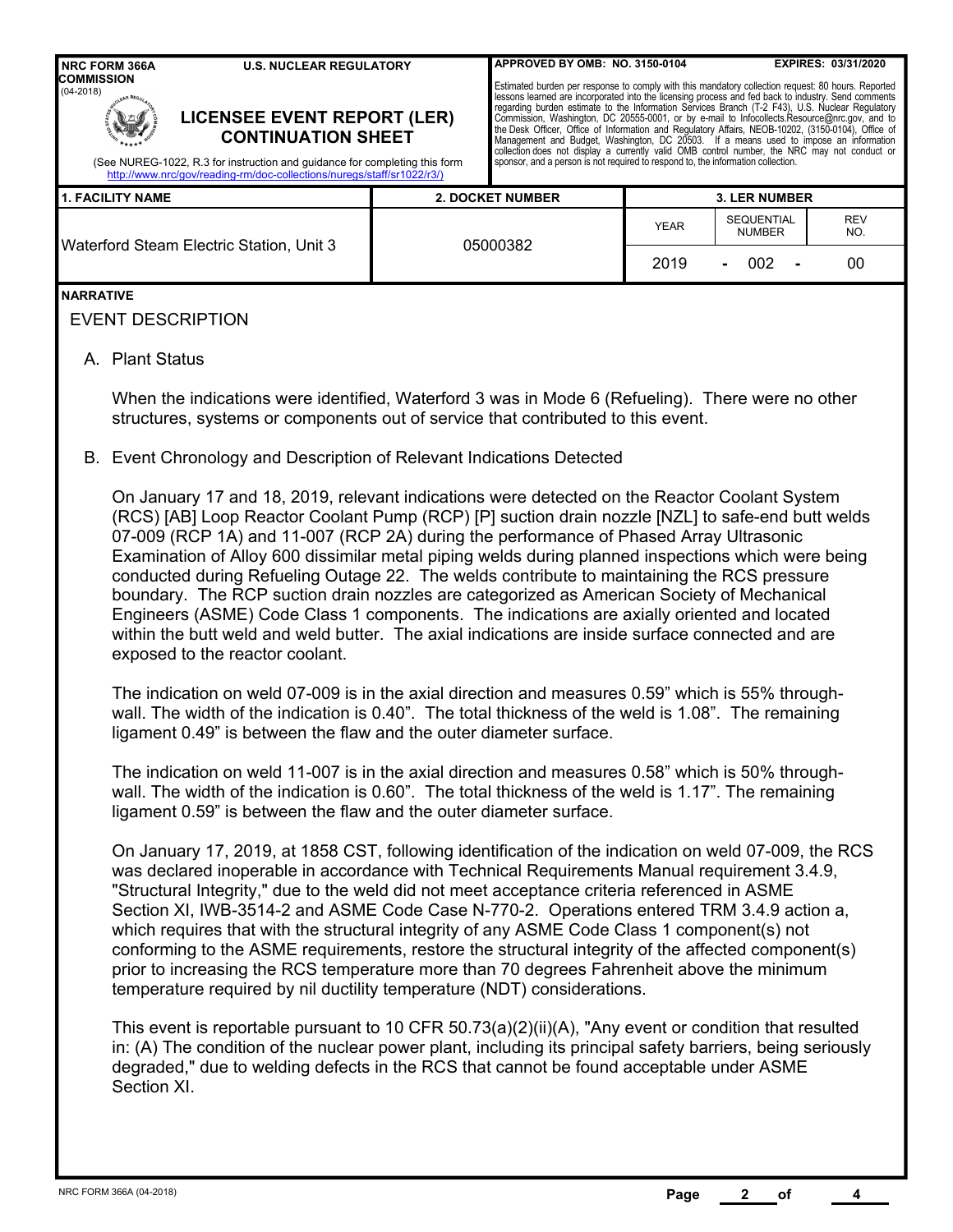| <b>NRC FORM 366A</b>                                                                                                                                                                                                                                               | <b>U.S. NUCLEAR REGULATORY</b>                                                                                                                                                                                                                                                                                                                                                                                                                                                                                                                                                                                                                                                                                                                                                                             |                                                                                                                                                                                                                                                                                                                                                                                                                                                                                                                                                                                                                                                                                                                                                                                                                                                                                                                                                                                                                            | APPROVED BY OMB: NO. 3150-0104 |              |                                           | EXPIRES: 03/31/2020 |  |  |
|--------------------------------------------------------------------------------------------------------------------------------------------------------------------------------------------------------------------------------------------------------------------|------------------------------------------------------------------------------------------------------------------------------------------------------------------------------------------------------------------------------------------------------------------------------------------------------------------------------------------------------------------------------------------------------------------------------------------------------------------------------------------------------------------------------------------------------------------------------------------------------------------------------------------------------------------------------------------------------------------------------------------------------------------------------------------------------------|----------------------------------------------------------------------------------------------------------------------------------------------------------------------------------------------------------------------------------------------------------------------------------------------------------------------------------------------------------------------------------------------------------------------------------------------------------------------------------------------------------------------------------------------------------------------------------------------------------------------------------------------------------------------------------------------------------------------------------------------------------------------------------------------------------------------------------------------------------------------------------------------------------------------------------------------------------------------------------------------------------------------------|--------------------------------|--------------|-------------------------------------------|---------------------|--|--|
| <b>COMMISSION</b><br>$(04 - 2018)$                                                                                                                                                                                                                                 |                                                                                                                                                                                                                                                                                                                                                                                                                                                                                                                                                                                                                                                                                                                                                                                                            | Estimated burden per response to comply with this mandatory collection request: 80 hours. Reported<br>lessons learned are incorporated into the licensing process and fed back to industry. Send comments<br>regarding burden estimate to the Information Services Branch (T-2 F43), U.S. Nuclear Regulatory<br><b>LICENSEE EVENT REPORT (LER)</b><br>Commission, Washington, DC 20555-0001, or by e-mail to Infocollects.Resource@nrc.gov, and to<br>the Desk Officer, Office of Information and Regulatory Affairs, NEOB-10202, (3150-0104), Office of<br>Management and Budget, Washington, DC 20503. If a means used to impose an information<br><b>CONTINUATION SHEET</b><br>collection does not display a currently valid OMB control number, the NRC may not conduct or<br>sponsor, and a person is not required to respond to, the information collection.<br>(See NUREG-1022, R.3 for instruction and guidance for completing this form<br>http://www.nrc/gov/reading-rm/doc-collections/nuregs/staff/sr1022/r3/) |                                |              |                                           |                     |  |  |
| <b>1. FACILITY NAME</b>                                                                                                                                                                                                                                            | <b>2. DOCKET NUMBER</b><br><b>3. LER NUMBER</b>                                                                                                                                                                                                                                                                                                                                                                                                                                                                                                                                                                                                                                                                                                                                                            |                                                                                                                                                                                                                                                                                                                                                                                                                                                                                                                                                                                                                                                                                                                                                                                                                                                                                                                                                                                                                            |                                |              |                                           |                     |  |  |
|                                                                                                                                                                                                                                                                    | Waterford Steam Electric Station, Unit 3                                                                                                                                                                                                                                                                                                                                                                                                                                                                                                                                                                                                                                                                                                                                                                   |                                                                                                                                                                                                                                                                                                                                                                                                                                                                                                                                                                                                                                                                                                                                                                                                                                                                                                                                                                                                                            | 05000382                       | YEAR<br>2019 | <b>SEQUENTIAL</b><br><b>NUMBER</b><br>003 | REV<br>NO.<br>00    |  |  |
| C. Event Causes                                                                                                                                                                                                                                                    | A failure mode analysis and an equipment failure evaluation were performed. This identified that the<br>most likely cause of the indications is Primary Water Stress Corrosion Cracking (PWSCC).                                                                                                                                                                                                                                                                                                                                                                                                                                                                                                                                                                                                           |                                                                                                                                                                                                                                                                                                                                                                                                                                                                                                                                                                                                                                                                                                                                                                                                                                                                                                                                                                                                                            |                                |              |                                           |                     |  |  |
|                                                                                                                                                                                                                                                                    | <b>CORRECTIVE ACTIONS</b>                                                                                                                                                                                                                                                                                                                                                                                                                                                                                                                                                                                                                                                                                                                                                                                  |                                                                                                                                                                                                                                                                                                                                                                                                                                                                                                                                                                                                                                                                                                                                                                                                                                                                                                                                                                                                                            |                                |              |                                           |                     |  |  |
|                                                                                                                                                                                                                                                                    | (1) Review for extent of condition per ASME Code Case N-770-2 paragraph 2430(a), which requires<br>that if an examination reveals an unacceptable flaw, then the scope of Inservice Inspections (ISI)<br>must be extended to include additional weld inspections during the current outage. The result of this<br>review was that all welds which would have been included in the code required extent of condition<br>were scoped into the refueling outage and examined using Phased Array Ultrasonic Examination as<br>part of the regularly scheduled outage activities. (complete)<br>(2) Restore full component integrity and assure structural integrity of the affected welds by obtaining<br>NRC approval of request for relief for and application of dissimilar metal weld full structural weld |                                                                                                                                                                                                                                                                                                                                                                                                                                                                                                                                                                                                                                                                                                                                                                                                                                                                                                                                                                                                                            |                                |              |                                           |                     |  |  |
|                                                                                                                                                                                                                                                                    | overlays over the affected components. (complete)                                                                                                                                                                                                                                                                                                                                                                                                                                                                                                                                                                                                                                                                                                                                                          |                                                                                                                                                                                                                                                                                                                                                                                                                                                                                                                                                                                                                                                                                                                                                                                                                                                                                                                                                                                                                            |                                |              |                                           |                     |  |  |
|                                                                                                                                                                                                                                                                    | (3) Update the Alloy 600 Project technical report and issue additional actions to revise the Alloy 600<br>Aging Management program contingency or mitigation plans for any identified deficiencies.<br>(planned)                                                                                                                                                                                                                                                                                                                                                                                                                                                                                                                                                                                           |                                                                                                                                                                                                                                                                                                                                                                                                                                                                                                                                                                                                                                                                                                                                                                                                                                                                                                                                                                                                                            |                                |              |                                           |                     |  |  |
|                                                                                                                                                                                                                                                                    | (4) Assess the likelihood of other cold leg weld failures occurring and, as appropriate, generate<br>action to revise the Alloy 600 Aging Management program contingency or mitigation plans for any<br>identified deficiencies. (planned)                                                                                                                                                                                                                                                                                                                                                                                                                                                                                                                                                                 |                                                                                                                                                                                                                                                                                                                                                                                                                                                                                                                                                                                                                                                                                                                                                                                                                                                                                                                                                                                                                            |                                |              |                                           |                     |  |  |
|                                                                                                                                                                                                                                                                    | (5) Verify similar susceptible welds do not have unacceptable indications. (complete)                                                                                                                                                                                                                                                                                                                                                                                                                                                                                                                                                                                                                                                                                                                      |                                                                                                                                                                                                                                                                                                                                                                                                                                                                                                                                                                                                                                                                                                                                                                                                                                                                                                                                                                                                                            |                                |              |                                           |                     |  |  |
|                                                                                                                                                                                                                                                                    | (6) Review Entergy ISI plans to identify welds that may require mitigation. (complete)                                                                                                                                                                                                                                                                                                                                                                                                                                                                                                                                                                                                                                                                                                                     |                                                                                                                                                                                                                                                                                                                                                                                                                                                                                                                                                                                                                                                                                                                                                                                                                                                                                                                                                                                                                            |                                |              |                                           |                     |  |  |
|                                                                                                                                                                                                                                                                    | (7) Ensure Entergy ISI plans require encoded phased array inspection of all applicable dissimilar<br>metal welds in the future. (planned)                                                                                                                                                                                                                                                                                                                                                                                                                                                                                                                                                                                                                                                                  |                                                                                                                                                                                                                                                                                                                                                                                                                                                                                                                                                                                                                                                                                                                                                                                                                                                                                                                                                                                                                            |                                |              |                                           |                     |  |  |
|                                                                                                                                                                                                                                                                    | (8) Ensure current ASME Section XI inspection intervals are sufficient to identify indications prior to<br>their becoming unacceptable.                                                                                                                                                                                                                                                                                                                                                                                                                                                                                                                                                                                                                                                                    |                                                                                                                                                                                                                                                                                                                                                                                                                                                                                                                                                                                                                                                                                                                                                                                                                                                                                                                                                                                                                            |                                |              |                                           |                     |  |  |
| <b>SAFETY EVALUATION</b>                                                                                                                                                                                                                                           |                                                                                                                                                                                                                                                                                                                                                                                                                                                                                                                                                                                                                                                                                                                                                                                                            |                                                                                                                                                                                                                                                                                                                                                                                                                                                                                                                                                                                                                                                                                                                                                                                                                                                                                                                                                                                                                            |                                |              |                                           |                     |  |  |
| The actual consequence of this event was that the indications were not acceptable under ASME<br>Section XI. There were no other actual consequences to safety of the general public, nuclear safety,<br>industrial safety, and radiological safety for this event. |                                                                                                                                                                                                                                                                                                                                                                                                                                                                                                                                                                                                                                                                                                                                                                                                            |                                                                                                                                                                                                                                                                                                                                                                                                                                                                                                                                                                                                                                                                                                                                                                                                                                                                                                                                                                                                                            |                                |              |                                           |                     |  |  |